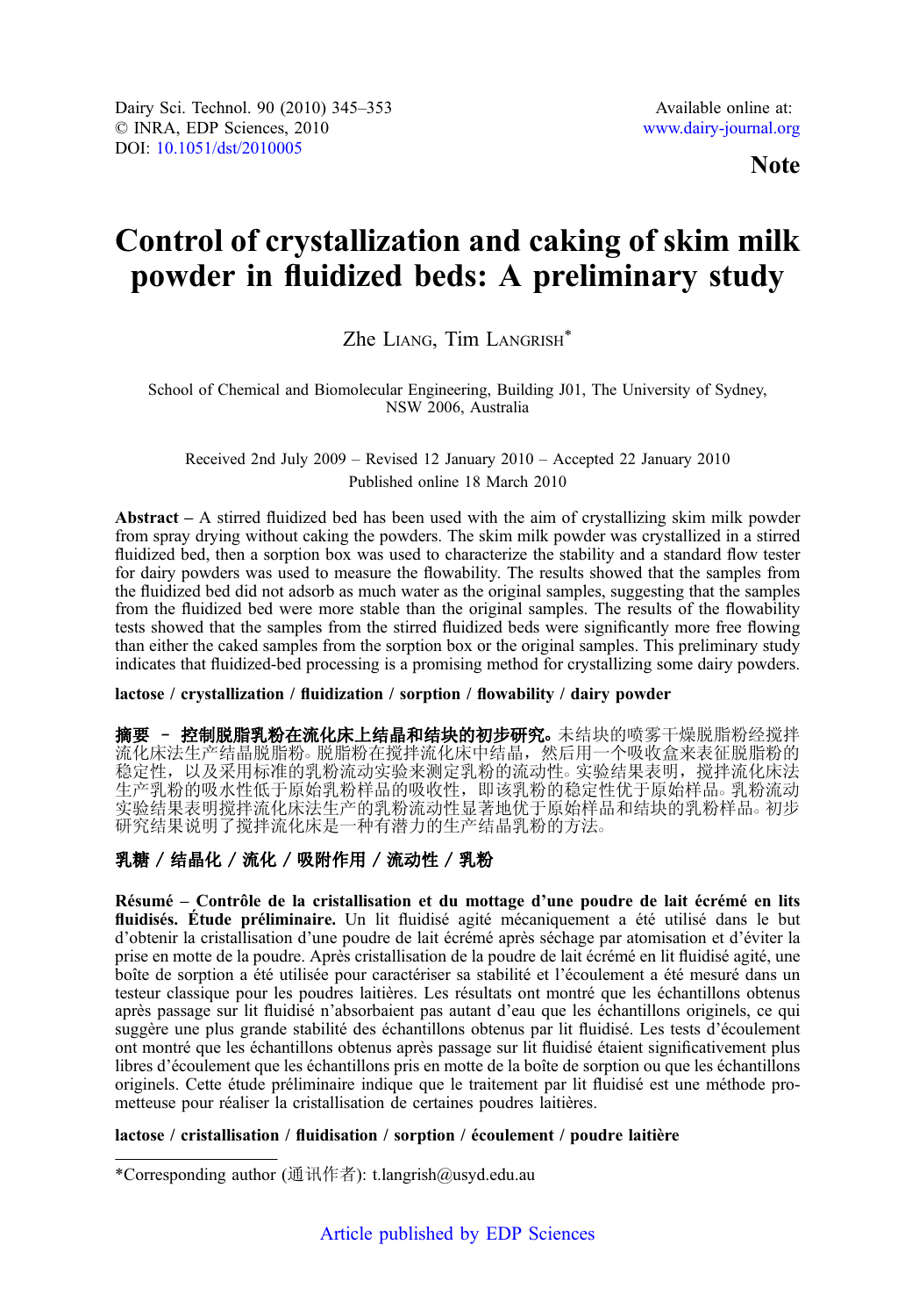# 1. INTRODUCTION

New engineered powders in industries producing consumer, pharmaceutical, and food materials often face challenges due to powder stickiness, which may affect the flowability and the stability of the powders. Powder flowability is important in handling and processing operations [[3,](#page-7-0) [5,](#page-7-0) [6](#page-7-0), [11\]](#page-8-0). Flow problems in hoppers and silos are commonplace problems for engineers and process operatives [\[10](#page-8-0)]. It has been well known that the stickiness and amorphous nature of the material depend on the glasstransition temperature of the material and the environmental conditions. When an amorphous component is exposed to particular conditions of temperature and humidity, the molecules in amorphous solids can mobilize and crystallize. The crystallization process leads to water being expelled from the solid desorption, since the crystalline form of the solid is more compact than the amorphous form. The expulsion of water leads to liquid bridges, which are formed between powder particles. These bridges can make the particles cohere to each other, and the solidification of liquid bridges leads to powder caking [\[14\]](#page-8-0), which then accompanies the crystallization process. Reducing stickiness in materials may be achieved through partial or complete crystallization of the sticky amorphous components, which may reduce the caking that is associated with crystallization.

Crystallization can be carried out on belts (the Niro Tixotherm™ process and the APV Paradry<sup>™</sup> process  $[12]$ ). Fluidized-bed processing offers the advantage that fluidized beds are already present at the end of (or integrated with) spray dryers in dairy processing to do further drying. It is possible, with the approach proposed here, to operate them to do further crystallization and hence stabilization of the final powders.

Factors that are related to the crystallization process include, as reviewed above, temperature and humidity. This project investigates a potential method for crystallizing materials after spray drying without caking them, using a stirred fluidized bed to crystallize powders while agitating them to reduce the formation of liquid and solid bridges. The temperature and the humidity were controlled in the fluidized bed, in order to crystallize skim milk powder. After skim milk powder was treated in a fluidized bed, sorption behaviour and flowability were tested. Then the stability and the flowability of the powder were compared with those of the skim milk powder that was crystallized and caked in a static controlled temperature and humidity air environment.

# 2. MATERIALS AND METHODS

Skim milk powder (Coles, Australia), which was a spray-dried material, was used in this project. This powder had a moisture content of 4.6% (dry basis), as received. This material was used because it showed the moisture caking instability that was characteristic of amorphous powders, in that the material formed a solid cake after  $\sim$  24 h in an ambient environment of  $23 \pm 3$  °C and a relative humidity of  $60 \pm 10\%$ . The material was therefore representative of an amorphous lactosecontaining powder that could be stabilized by processing it in a fluidized bed.

The powder was crystallized in a stirred fluidized bed, and the air in the fluidized bed was kept at controlled temperature and humidity. A diaphragm pump (Type: N022Sve, 220 V, 50 Hz, 0.08 kW, Dwyer Instruments Inc., USA) was used to move air into the fluidized bed and through the powder. Before the air was pumped into the fluidized bed, the temperature of the air was controlled by a water bath, which was kept at  $25 \text{ °C}$ , and the humidity was controlled by bubbling the air through a bottle, which contained a saturated NaCl solution or a saturated  $CaCl<sub>2</sub>$  solution to get different air humidities (70–75% relative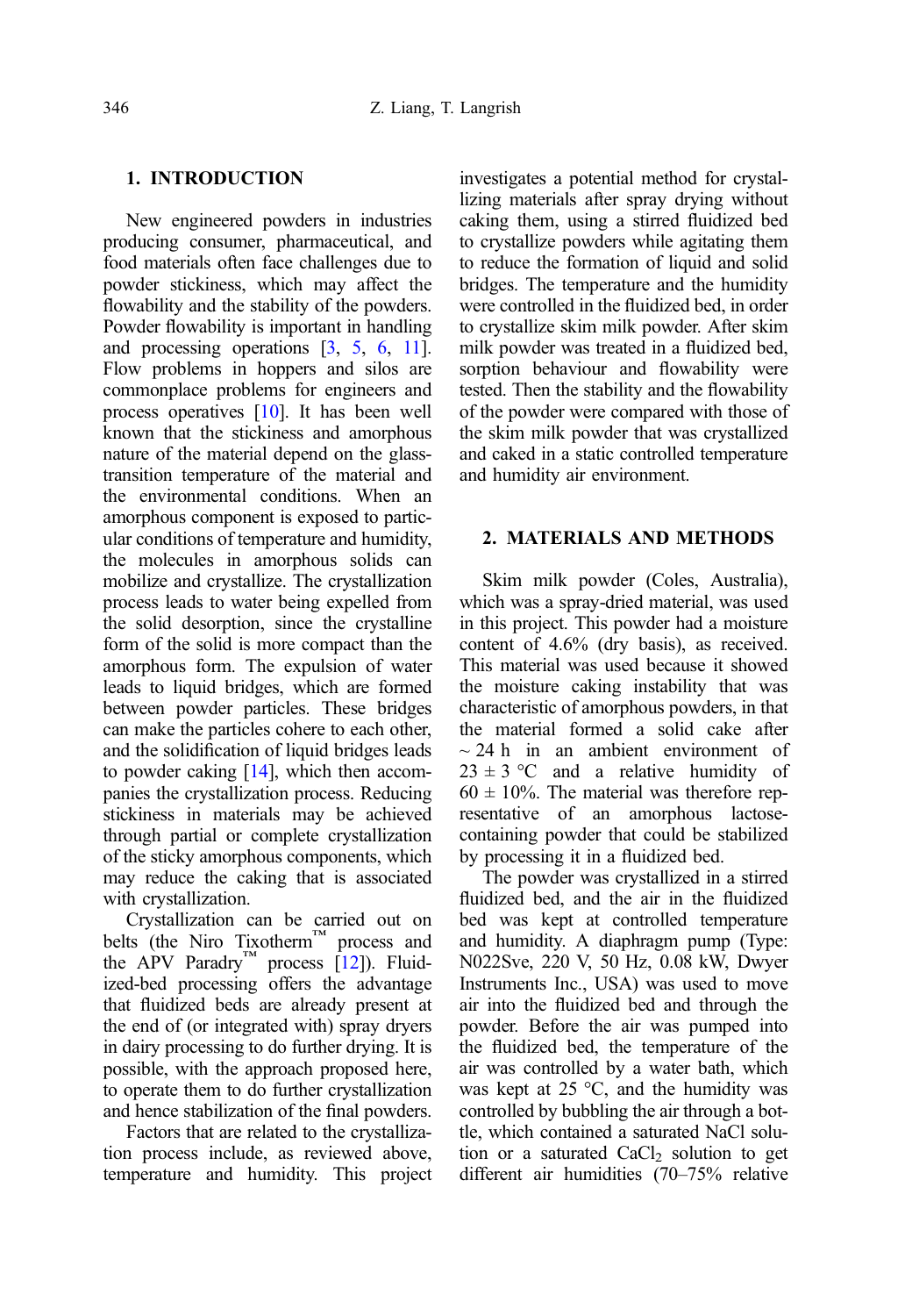

Figure 1. A line diagram of the apparatus for using a stirred fluidized bed to treat skim milk powder.

humidity for NaCl solution and 30–35% relative humidity for CaCl<sub>2</sub> solution)  $[8, 15]$  $[8, 15]$  $[8, 15]$  $[8, 15]$ .

The line diagram in Figure 1 shows the apparatus that was used to treat skim milk powder. The skim milk powder was placed into the fluidized bed in a section of 100 mm diameter, and then the stirrer and the pump were switched on. The flow rate of air was around 20 L·min<sup>-1</sup>. The rotational speed of the stirrer was kept at 34.5 rpm. The temperature was measured with a wet- and dry-bulb hygrometer,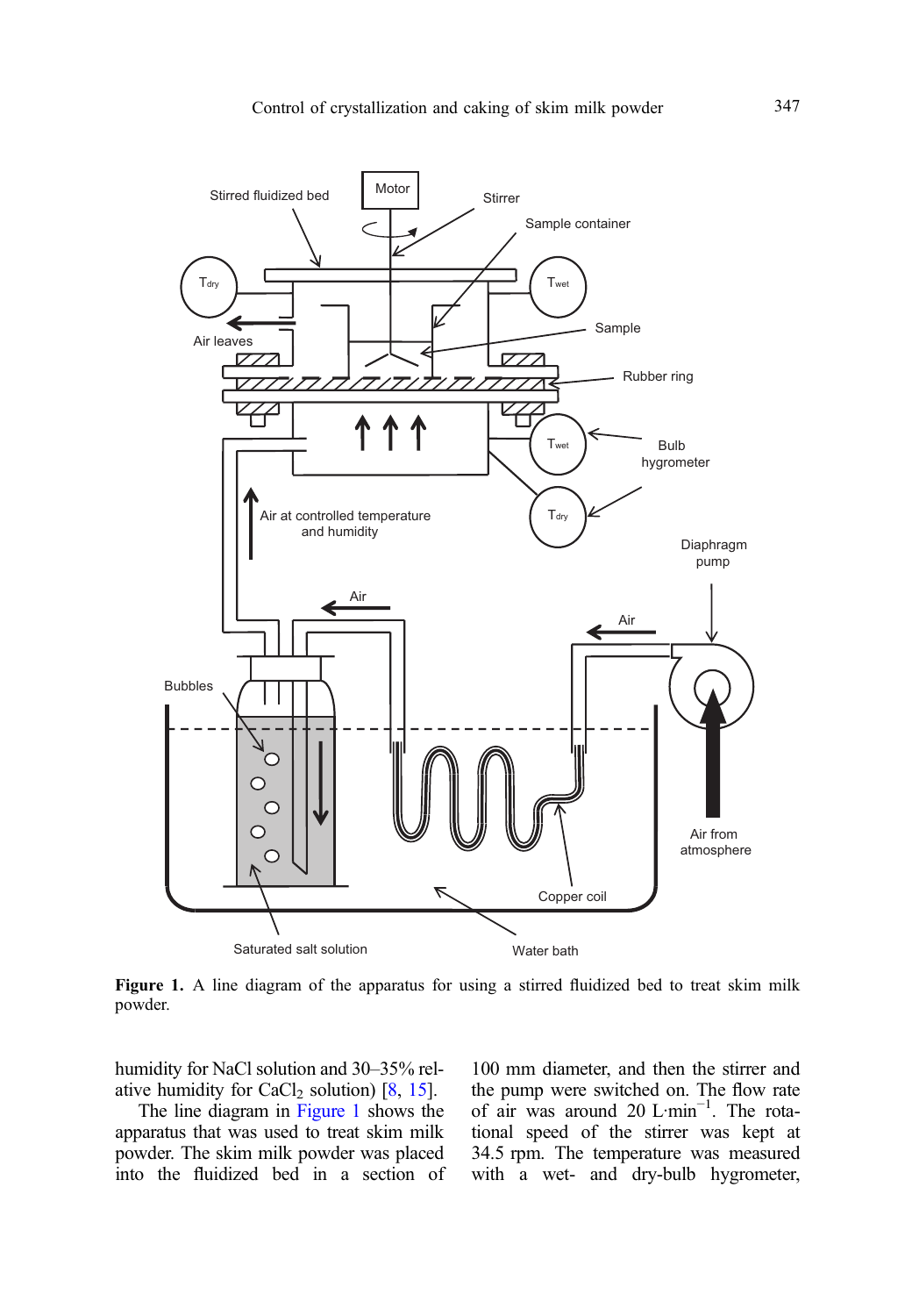<span id="page-3-0"></span>

Figure 2. A diagram of the flowability tester used.

and the dry-bulb temperature in the fluidized bed was kept at  $23 \pm 0.5$  °C. Two sets of experiments were designed to treat the powder over different time periods. In one set of experiments, the system was kept running for 6 h, while in the other set of experiments, the system was kept running for 22 h. The samples were then collected for further measurement and characterization.

#### 2.1. Characterization of products

Moisture contents were determined using a gravimetric measurement method with a fan-forced drying oven (Thermoline TD-150F, Sydney, Australia) over a period of 24 h at temperatures of 85–100 °C. Measurements of the sample weights were taken using a Mettler Toledo AB204-S analytical balance. The samples were left inside a sealed desiccating container with a relative humidity of 73% and 25 °C, which is called a sorption box. Then the samples were monitored for moisture change as a function of time, indicated by weight gain and loss. The reasons for the weight gain and loss of the powder were that the spray-drying process produced amorphous particles, such as skim milk powder, and they tend to crystallize [\[4,](#page-7-0) [5\]](#page-7-0). Amorphous components are thermodynamically unstable and tend to crystallize, and the presence of sufficient moisture allows them to move and hence crystallize, giving a more compact solid than the amorphous form. In the crystallization process, water is being expelled from the solids  $[1]$ . Lehto et al.  $[9]$  suggest that the amount of water expelled during crystallization is an indication of the degree of crystallinity and stability of the solids.

Three powder treatments were tested by a standard flowability tester for dairy powders [[13](#page-8-0)]. The three kinds of skim milk powder were (a) the powder that was treated in the fluidized bed, (b) the powder that was crystallized and caked in the sorption box, and (c) the original powder. The results of the flowability test were indicated by the percentage masses flowing out of a flowability tester as a function of time. The flowability tester was a cylinder that was rotated by a small electric motor. The inside diameter of the cylinder was 120 mm and its length was 100 mm. There were two slots that were located opposite to one another in the wall of the cylinder for the material to flow out. The flowability tester is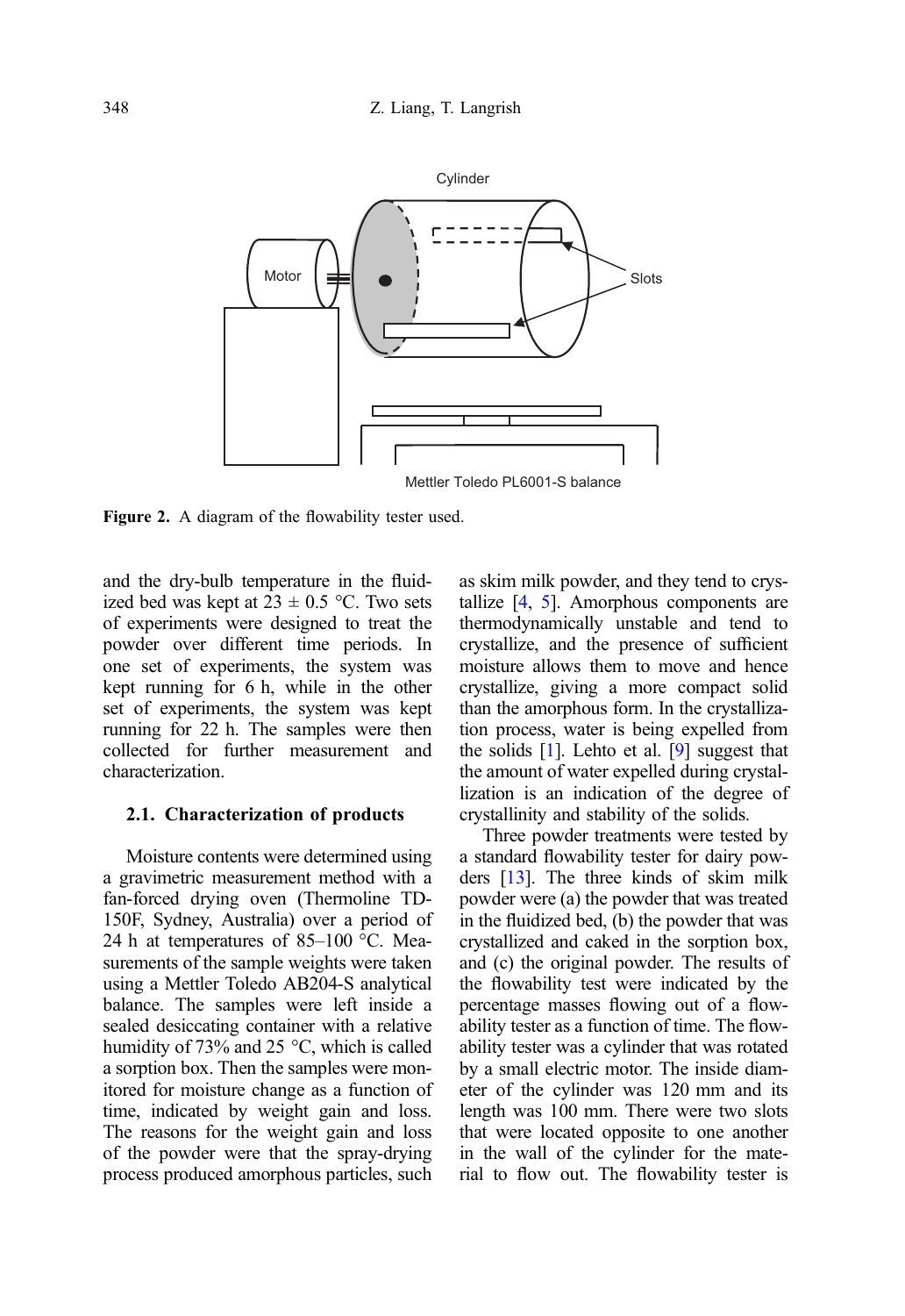<span id="page-4-0"></span>

Figure 3. The sorption behaviour of the original samples in the sorption box, 70–75% relative humidity (NaCl solution), 25 °C.



Figure 4. The sorption behaviour of the samples treated in the fluidized bed, then characterized in the sorption box, 30–35% (CaCl<sub>2</sub> solution) or 70–75% relative humidity (NaCl solution), 25 °C.

sketched in [Figure 2.](#page-3-0) The size of the two slots was 70 mm  $\times$  4 mm, and the rotational speed of the cylinder was 34.5 rpm. The masses of the powder flowing out of the tester were measured using a Mettler Toledo PL6001-S balance  $(\pm 0.1 \text{ g})$ .

#### 3. RESULTS AND DISCUSSION

# 3.1. Sorption tests

From the sorption box tests (as described in Chiou et al. [\[2](#page-7-0)]), the data collected for the mass change as a function of time were converted into moisture content changes and plotted. Figures 3 and 4 show the characteristic behaviour of amorphous samples, in that the process of crystallization involves the initial adsorption of water [\[9\]](#page-7-0), followed by desorption as crystallization occurs. The final moisture content can be greater than the initial moisture content if there is moisture trapped in the final crystalline structure. All the percentage moisture changes are in terms of the mass of moisture divided by the dry mass of material, multiplied by 100 to give percentages.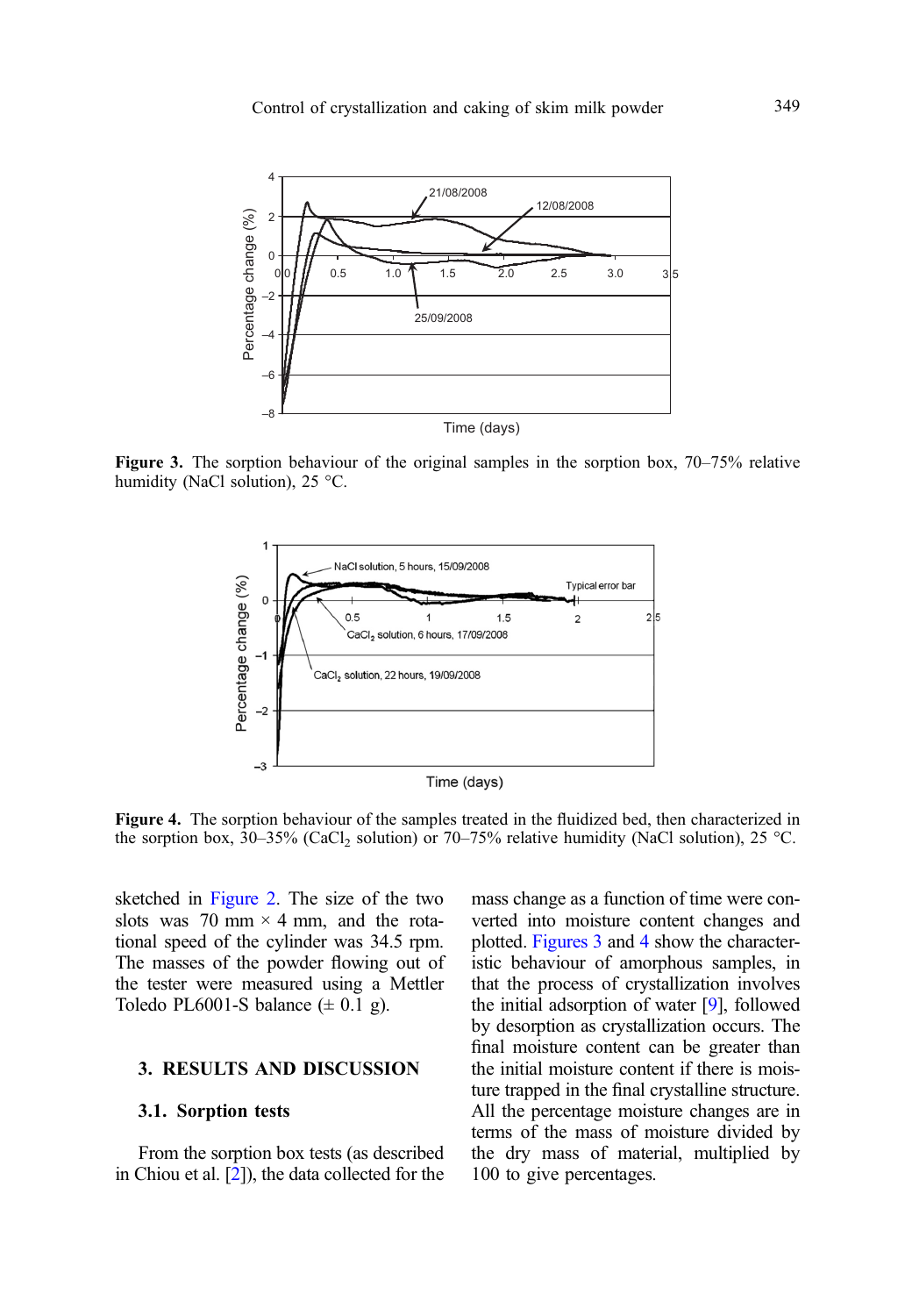|                                   | First experiment |                                     |     | Second experiment |                             |     | Third experiment |                             |     |
|-----------------------------------|------------------|-------------------------------------|-----|-------------------|-----------------------------|-----|------------------|-----------------------------|-----|
|                                   | Total<br>mass(g) | Mass out<br>$\frac{6}{6}$ emerging) | (s) | Total<br>mass(g)  | Mass out<br>$(\%$ emerging) | (s) | Total<br>mass(g) | Mass out<br>$(\%$ emerging) | (s) |
| Original sample                   | 2.0              | $1.4(70\%)$                         | 30  | 1.8               | 1.3(72%)                    | 33  | 1.8              | $1.0(55\%)$                 | 34  |
| Caked sample from<br>sorption box | 4.7              | $2.4(51\%)$                         | 62  | 4.1               | $1.8(44\%)$                 | 45  | 4.2              | $1.7(41\%)$                 | 36  |
| Fluidized bed 6 h                 | 1.8              | $1.8(100\%)$                        | 24  | 1.7               | $1.7(100\%)$                | 29  | 1.8              | $1.7(94\%)$                 | 29  |
| Fluidized bed 22 h                | 1.7              | 1.5(88%)                            |     | 1.7               | 1.5(88%)                    | 19  | 1.6              | $1.5(94\%)$                 | 20  |

<span id="page-5-0"></span>Table I. Results of the flowability tests.



Figure 5. The percentage of the powder emerging from the flowability tester as a function of time.

[Figure 3](#page-4-0) shows an overall gain of 6–8% in moisture content, initially 8–10% before crystallization, in the mass of the untreated sample. Again, as shown in [Figure 4,](#page-4-0) the overall mass gain is about 3% and 3.5% before crystallization of the skim milk powder exhibiting sorption behaviour which was treated in a fluidized bed with different solutions controlling the relative humidity. The samples treated in the fluidized bed did not adsorb as much water as the original samples, showing that the samples from the fluidized bed are more stable than the original samples [[9](#page-7-0)]. A typical error bar is included in [Figure 4](#page-4-0) to show the magnitude of the uncertainty in the moisture content change. The uncertainty in the time was smaller than the line thicknesses in these figures. The percentage changes in moisture content are relative to the final moisture contents in the samples.

#### 3.2. Flowability tests

Table I shows the flowability of the different samples that were produced. Three repeat experiments were carried out, shown in each section to show the repeatability of the treatment and the testing. The total mass is the amount of sample that was put in the flowability tester. The mass out is the mass that came out from the flowability tester, and the percentage is the percentage of the total mass that emerged. Only between 41% and 51% of the inserted sample came out of the tester for the heavily caked sample from the sorption box (with the original sample), because the sample was so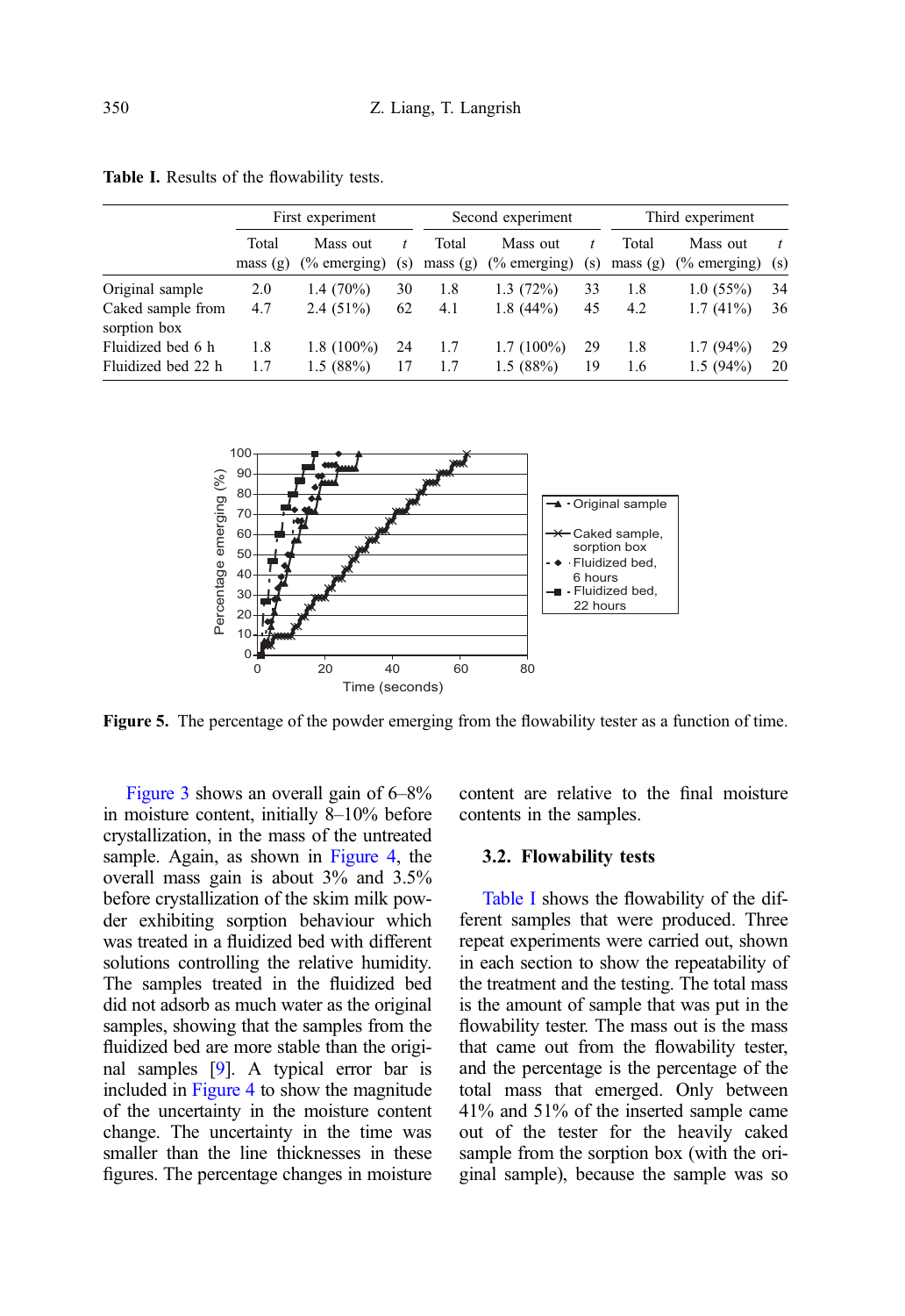<span id="page-6-0"></span>

Figure 6. Photograph of the samples (a) after static crystallization in the sorption box, (b) after 6-h treatment in the fluidized bed without static crystallization in the sorption box and (c) after 22-h treatment in the fluidized bed without static crystallization in the sorption box.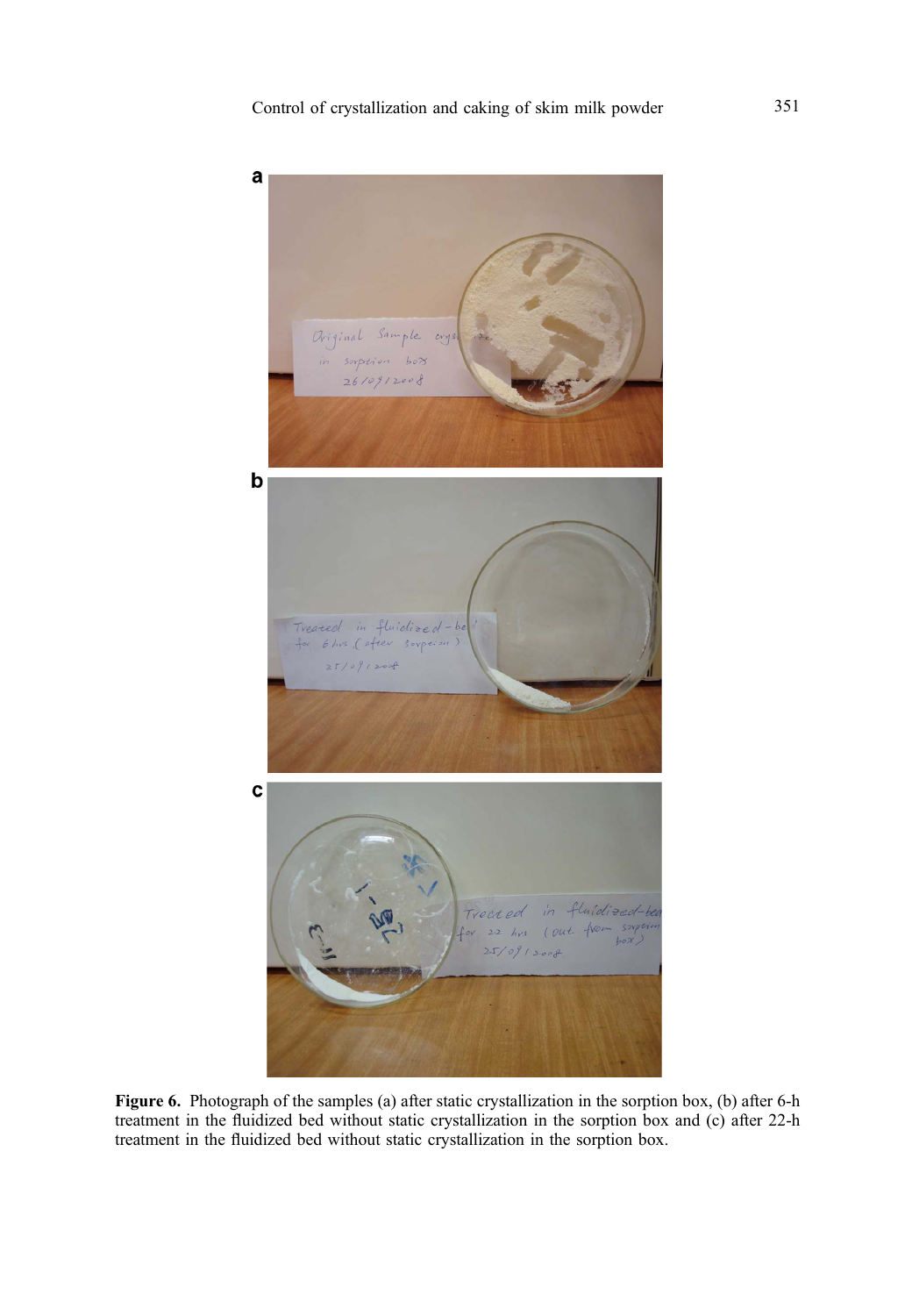<span id="page-7-0"></span>heavily caked. The time is the total time that was taken for the amount of sample that actually emerged to flow out of the tester. [Figure 5](#page-5-0) shows the percentage of the powder that emerged from the tester as a function of time from the first experiment with each treatment. It is clear that the caked sample from the sorption box (70–75% relative humidity,  $25^{\circ}$ C) is significantly less free flowing than the same original sample, but that the samples from the fluidized beds are significantly more free flowing than either the caked samples from the sorption box or the original samples.

Photographs of the samples that were allowed to crystallize by water sorption in the sorption box [\(Fig. 6a\)](#page-6-0) show that they were heavily caked and hence had poor flowability. The samples treated in the fluidized bed for 6 h (Fig.  $6b$ ) and 22 h (Fig.  $6c$ ) showed much greater visible flowability, in agreement with the results from the flowability tester shown in [Figure 5.](#page-5-0) While the processing times reported here are long relative to the times typically employed in fluidized-bed drying (5–30 min), there is considerable future work to be done on which dairy products are most suitable for this processing and how to operate the fluidized beds to best do this processing. These preliminary results should not be seen as dismissing the potential to process some dairy products in this way.

# 4. CONCLUSIONS

These results show that the samples that were treated in the stirred fluidized bed were more free flowing and more stable with respect to (less) moisture adsorption than the untreated samples. Future work may include the use of higher temperatures in the fluidized bed, at similar relative humidities, in order to treat the samples more quickly [7]. Such work may necessitate redesign of the stirrer inside the fluidized bed. The aim of the redesign is to make the rotational speed of the stirrer faster, and the effect of the shape and the position of the stirrer will be studied [8].

# REFERENCES

- [1] Aguilera J.M., del Valle J.M., Karel M., Caking phenomena in amorphous food powders, Trends Food Sci. Technol. 6 (1995) 149–155.
- [2] Chiou D., Langrish T.A.G., Braham R., Partial crystallization behavior during spray drying: simulations and experiments, Dry. Technol. 26 (2008) 27–38.
- [3] de Silva S.R., Characterisation of particulate materials – a challenge for the bulk solids fraternity, Powder Handl. Process. 12 (2000) 355–362.
- [4] Fitzpatrick J.J., Barry K., Cerqueira P.S.M., Iqbal T., O'Neill J., Roos Y.H., Effect of composition and storage conditions on the flowability of dairy powders, Int. Dairy J. 17 (2007) 383–392.
- [5] Fitzpatrick J.J., Hodnett M., Twomey M., Cerqueira P.S.M., O'Flynn J., Roos Y.H., Glass transition and the flowability and caking of powders containing amorphous lactose, Powder Technol. 178 (2007) 119–128.
- [6] Knowlton T.M., Carson J.W., Klinzing G.E., Yang W.C., The importance of storage, transfer and collection, Chem. Eng. Progr. 90 (1994) 44–54.
- [7] Kuipers N.J.M., Stamhuis E.J., Beenackers A.A.C.M., Fluidization of potato starch in a stirred vibrating fluidized bed, Chem. Eng. Sci. 51 (1996) 2727–2732.
- [8] Langrish T.A.G., Assessing the rate of solidphase crystallization for lactose: the effect of the difference between material and glasstransition temperatures, Food Res. Int. 41 (2008) 630–636.
- [9] Lehto V.-P., Tenho M., Vaha-Heikkila K., Harjunen P., Paallysaho M., Valisaari J., Niemela P., Jarvinen K., The comparison of seven different methods to quantify the amorphous content of spray dried lactose, Powder Technol. 167 (2006) 85–93.